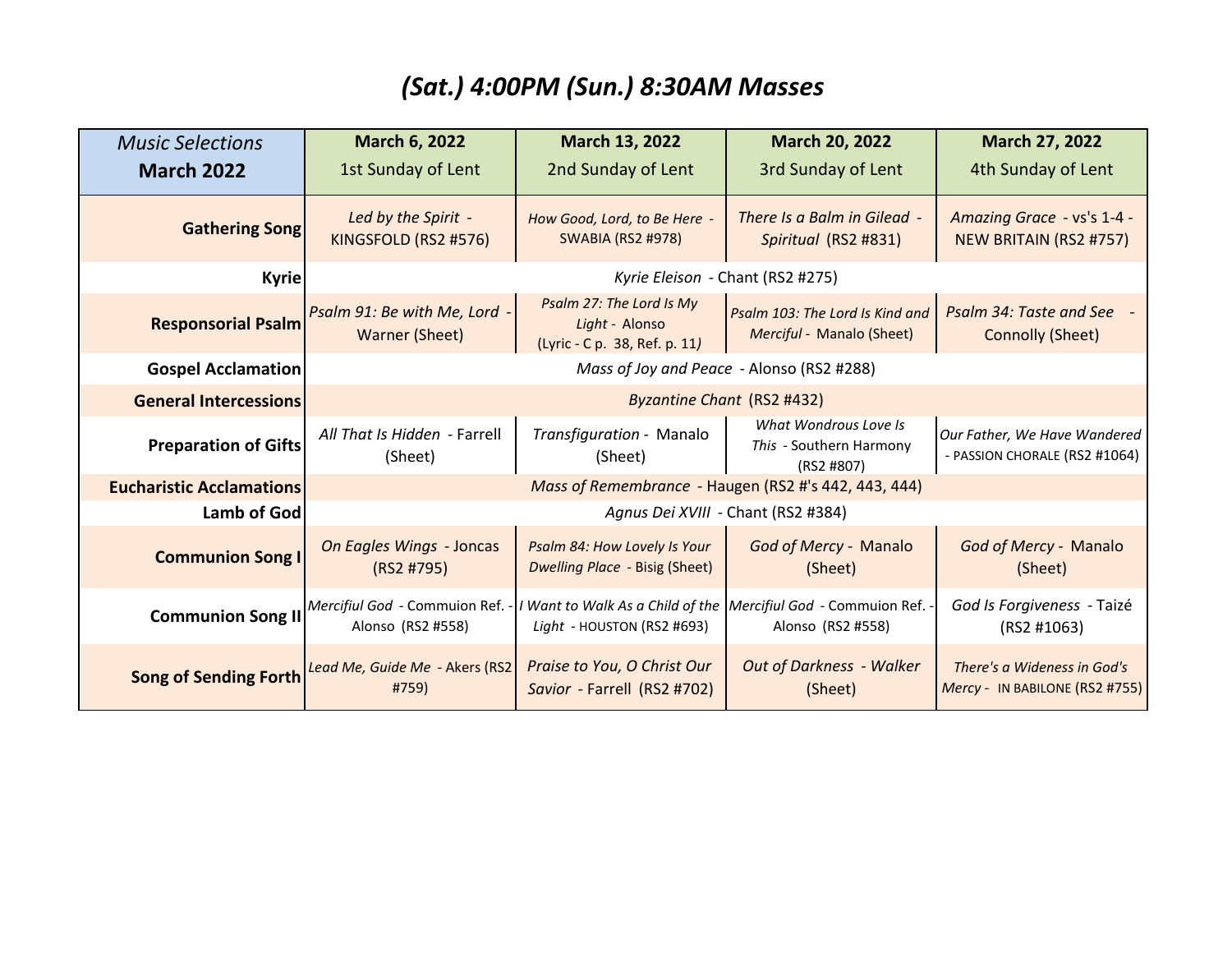## *Sunday 11:15AM Mass*

| <b>Music Selections</b>         | <b>March 6, 2022</b>                                          | March 13, 2022                                                 | <b>March 20, 2022</b>                                             | <b>March 27, 2022</b>                                   |  |
|---------------------------------|---------------------------------------------------------------|----------------------------------------------------------------|-------------------------------------------------------------------|---------------------------------------------------------|--|
| <b>March 2022</b>               | 1st Sunday of Lent                                            | 2nd Sunday of Lent                                             | 3rd Sunday of Lent                                                | 4th Sunday of Lent                                      |  |
| <b>Gathering Song</b>           | Led by the Spirit -<br>KINGSFOLD (RS2 #576)                   | How Good, Lord, to Be Here -<br><b>SWABIA (RS2 #978)</b>       | From Ashes to the Living<br>Font - ST. FLAVIAN (RS2 #562)         | Out of Darkness - Walker<br>(Sheet)                     |  |
| <b>Kyrie</b>                    | Kyrie Eleison - Chant<br>(RS2 #275)                           | Kyrie - Hassler/ed. Gwozdz                                     | Kyrie Eleison - Chant (RS2 #275)                                  |                                                         |  |
| <b>Responsorial Psalm</b>       | Psalm 91: Be with Me, Lord -<br>Kelly (Sheet)                 | Psalm 27: The Lord Is My<br>Light - Kelly (Sheet)              | Psalm 95: If Today You Hear<br>His Voice - Kelly (Sheet)          | Psalm 23: My Shepherd Is<br>the Lord - Gelineau (Sheet) |  |
| <b>Gospel Acclamation</b>       | Glory to You, O Word of God - Proulx (RS2 #425)               |                                                                |                                                                   |                                                         |  |
| <b>RCIA Dismissal</b>           | Teach Me, O God - Walker (Sheet)                              |                                                                |                                                                   |                                                         |  |
| <b>General Intercessions</b>    | Byzantine Chant (RS2 #432)                                    |                                                                |                                                                   |                                                         |  |
| <b>Preparation of Gifts</b>     | All That Is Hidden - Farrell<br>(Sheet)                       |                                                                | O Savior of the World - Goss Restless Is the Heart - Farrell      | Be Thou My Vision - White                               |  |
| <b>Eucharistic Acclamations</b> | Sanctus XVIII/ICEL Chant/Meinrad Amen (RS2 #377, 240, Sheet)  |                                                                |                                                                   |                                                         |  |
| <b>Lamb of God</b>              | Agnus Dei XVIII - Chant (RS2 #384)                            |                                                                |                                                                   |                                                         |  |
| <b>Communion Song</b>           | One Does Not Live on Bread<br>Alone/Psalm 19 - Kelly (Sheet)  | This Is My Beloved<br>Son/Psalm 45 - Kelly (Sheet)             | For Anyone Who Drinks It, Says<br>the Lord/Is. 12 - Kelly (Sheet) | The Lord Anointed My Eyes/<br>Psalm 146 - Kelly (Sheet) |  |
| <b>Communion Song II</b>        | On Eagles Wings - Joncas<br>(RS2 #795)                        | I Want to Walk As a Child of the<br>Light - HOUSTON (RS2 #693) | Let All Who Are Thirsty,<br>Come - Taizé (RS2 #768)               | Take and Eat - Joncas (RS2<br>#1025)                    |  |
| <b>Song of Sending Forth</b>    | The Glory of These Forty Days -<br>ERHALT UNS HERR (RS2 #570) | Praise to You, O Christ Our<br>Savior - Farrell (RS2 #702)     | I Heard the Voice of Jesus Say -<br>KINGSFOLD (RS2 #821)          | Jesus, Lead the Way -<br>ROCHELLE (RS2 #824)            |  |

**March 6th** - Rite of Sending Catechumens for the Rite of Election **March 13th** - Penitential Rite with Candidates for Full Communion **March 20th** - First Scrutiny of the Elect (Readings from Year A) **March 27th** - Second Scrutiny of the Elect (Readings from Year A)